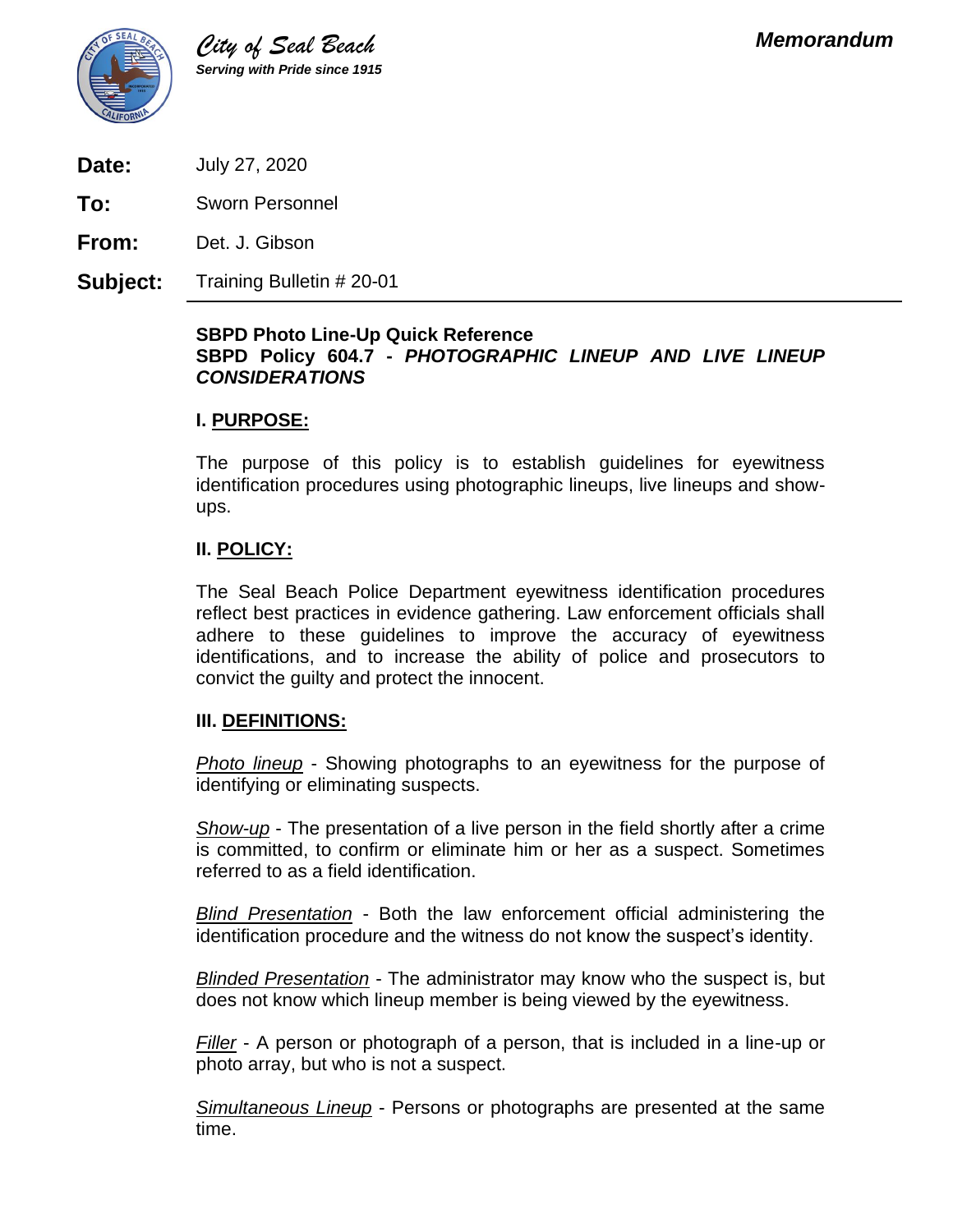*Sequential Lineup - Persons or photographs are presented one at a time, and the law enforcement official retrieves one before presenting another.*

*Folder shuffle – a method for conducting a photo lineup by placing photographs in folders, randomly numbering the folders, shuffling the folders, and then presenting the folders sequentially so that the administrator cannot see or track which photograph is being presented to the eyewitness until after the procedure is completed.*

*Confidence Statement* - A statement in the witness's own words taken immediately after an identification is made stating his or her level of certainty in the identification.

## **IV. PHOTOGRAPHIC LINEUP POCEEDURES AND CONSIDERATIONS:**

The steps below outline the procedures that shall be followed when administering eyewitness identifications. Law enforcement officials shall avoid any suggestive language or behavior regarding the identity of the suspect throughout the entire process.

Sequential lineups and blind administration shall be used whenever possible. However, if blind administration of a live or photographic lineup is not possible, investigators may administer a blinded photographic lineup, as described below. A sequential presentation should never be conducted without a blind or blinded administrator.

#### **1. Obtaining a Description of the Perpetrator:**

Prior to any lineup, law enforcement shall record a thorough description of the perpetrator from each eyewitness, taken separately for each eyewitness, in her or her own words.

#### **2. SELECTION OF PHOTOGRAPHS FOR LINE-UP**

Find photographs of persons that bear similar characteristics to the description of the suspect provided by the witness, not the exact features/characteristics of the suspect's photo.

Photographs should have same or similar backgrounds, photos should be of similar size and shape, and persons' clothing should be similar (all jail jumpsuits or all civilian clothes).

# **3. Witness Instructions:**

Prior to the start of the identification procedure, the officer shall read the witness instructions. The witness shall sign the form to indicate that he or she understands the instructions.

#### **4. Photographic Lineup:**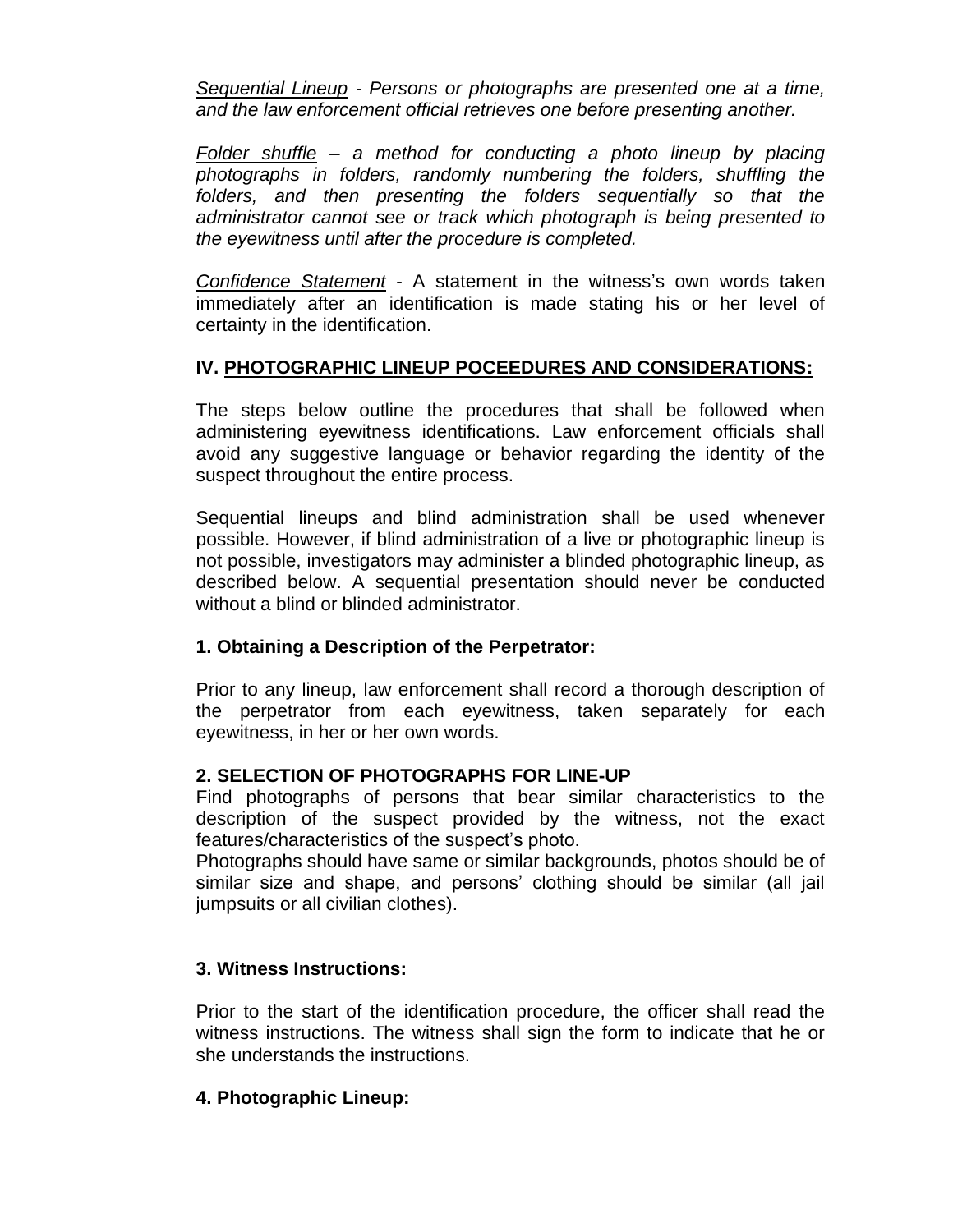# *Organizing a Photographic Lineup*

• Include only one suspect in each identification procedure, with a minimum of five fillers.

• Fillers shall match the witness's description of the perpetrator in significant features, including any unique or unusual features.

• All photographs shall be contemporary and similar in size. There should be consistency in personal features across all pictures.

• The photographs shall be numbered and placed in individual folders.

• When conducting a single lineup for multiple witnesses, renumber photographs for each witness.

• If the witness has previously viewed a photo lineup in connection with the offense, use different fillers.

## *Conducting a Blind Photographic Lineup*

Whenever possible, use the blind administration technique, in which the officer conducting the lineup does not know the suspect's identity.

• Prior to the presentation, read instructions to the witness on the form to ensure and document they understand the instructions. Present each photograph to the witness sequentially, with one photograph replacing another, so that no two are presented at the same time.

• After each photograph is presented, ask if the witness recognizes the person. Even if the witness identifies a previous photograph as the suspect, present each photograph in the series.

• At the request of the witness, the law enforcement official may present the photographs one more time. Witnesses shall be allowed to take as much time as needed before moving on.

• If an identification is made, record a statement of confidence on the form which shall be signed by the witness.

# *Blinded Administration of Lineup (Folder System):*

The "Folder System" should be utilized when limited resources do not allow for blind administration to be conducted or when the investigating officer is the only personnel member available to conduct a photo lineup. The following instructions are recommended:

• Use one suspect photograph that resembles the description of the perpetrator provided by the witness, five filler photographs that match the description, and ten folders (four of the folders will not contain any photos and will serve as dummy folders).

• Affix one filler photo to Folder #1 and number the folder.

• The individual administering the lineup shall place the suspect photograph and the other four filler photographs into Folders #2-6 and shuffle the